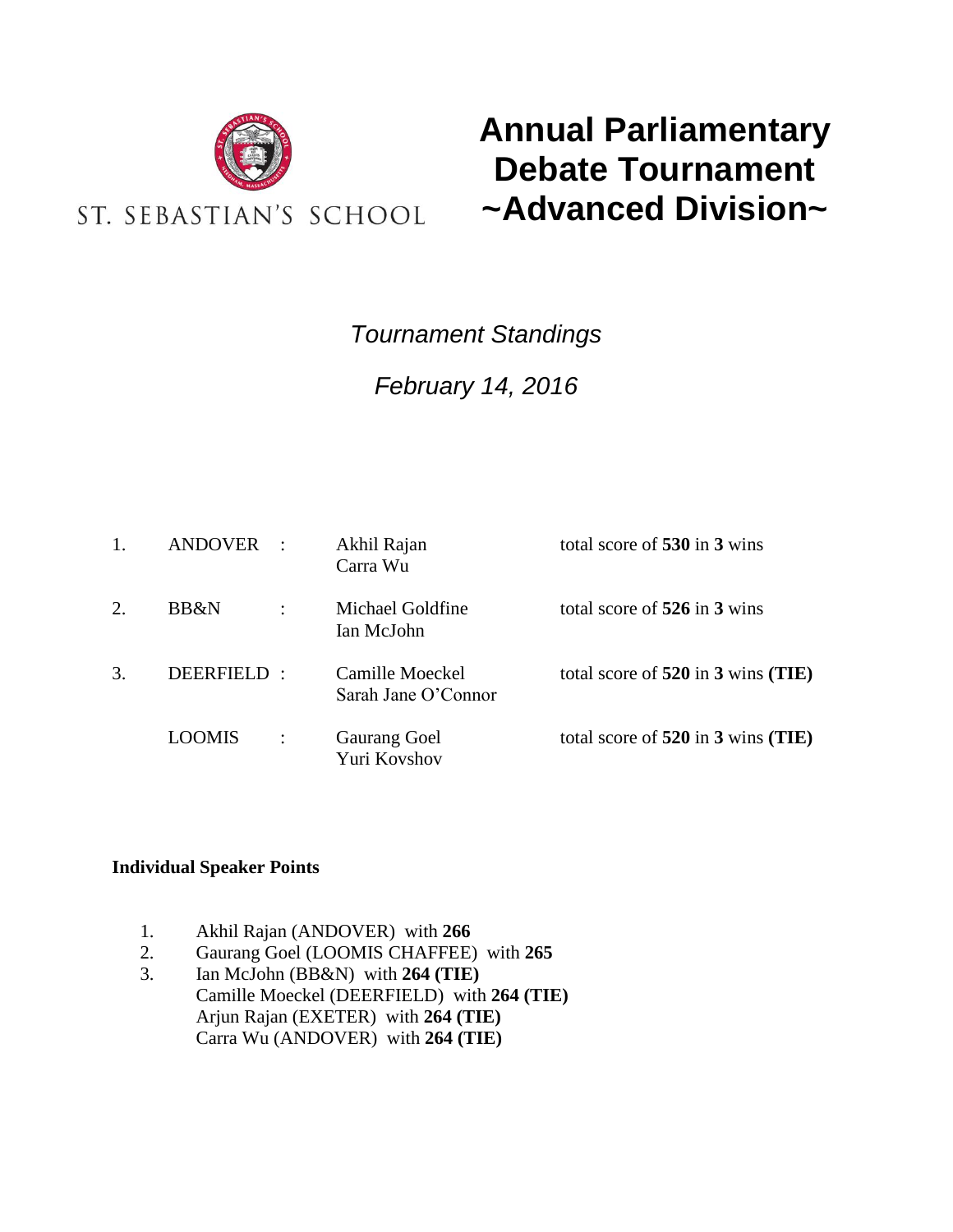

# **Annual Parliamentary Debate Tournament ~Advanced Division~**

### *Tournament Standings*

*February 14, 2016*

### **School Speaker Prize**

- 1. Akhil Rajan (*ANDOVER*) with **266**
- 2. Ian McJohn (*BB&N*) with **264**
- 3. Alex Czarnecki (*BELMONT HILL*) with **260**
- 4. Mpilo Norris / Baji Tumendemberei (*CHOATE*) with **258**
- 5. Araaish Paul (*COMMONWEALTH*) with **248**
- 6. CiCi Takacs (*CONCORD*) with **246**
- 7. Camille Moeckel (*DEERFIELD*) with **264**
- 8. Alaina Waters (*ETHEL WALKER*) with **238**
- 9. Arjun Rajan (*EXETER*) with **264**
- 10. Taha Bilergen (*GOVERNOR'S*) with **249**
- 11. Jack Otterson (*HOTCHKISS*) with **261**
- 12. Gaurang Goel (*LOOMIS CHAFFEE*) with **265**
- 13. Jam Smith (*MILTON*) with **260**
- 14. Paul Apostolicas / Colby Fenn (*NOBLES*) with **244 (TIE)**
- 15. Jacob Morris / Felix Wang (*ROXBURY LATIN*) with **255 (TIE)**
- 16. Anvesh Jain / Francesca Kim (*ST. PAUL'S*) with **262 (TIE)**
- 17. Mike Hartman / Stevie Karol (*ST. SEBASTIAN'S*) with **257 (TIE)**
- 18. Melissa Yamada (*WINSOR*) with **261**
- 19. Peter Del Po / Sean Pierson (*WORCESTER*) with **252 (TIE)**